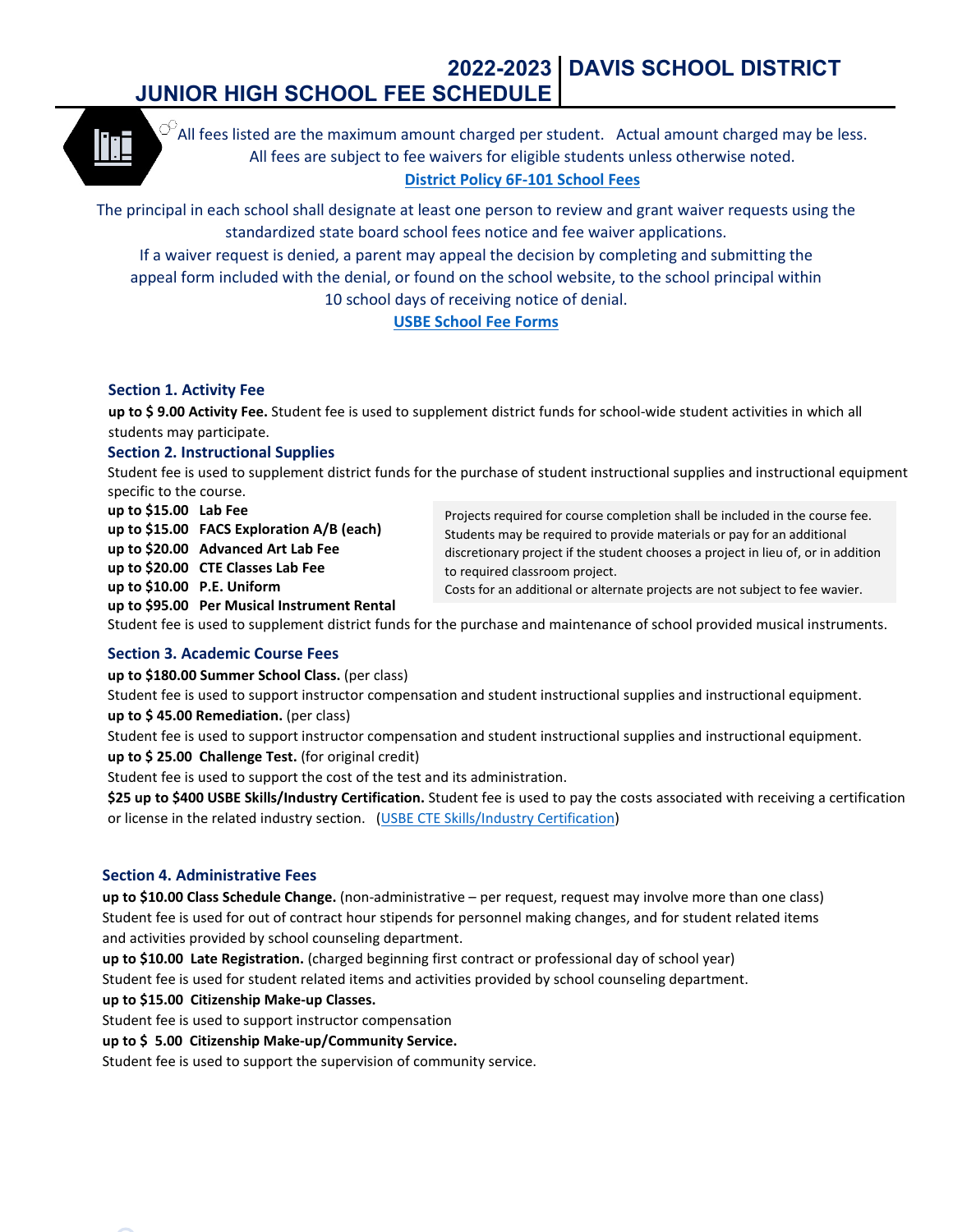## **Section 5. Publications**

Student fee is used to support the development and purchase of a yearbook, planner, or directory.

**up to \$24.00 Yearbook.**

**up to \$ 5.00 Yearbook Late Fee.** If purchased after Nov. 1.

**up to \$ 5.00 School Planner/Policy Folder.**

## **up to \$ 3.00 Student Directory.**

*These items are not subject to fee waivers unless required for a student to participate in an activity, class, or program.*

## **Section 6. Student Travel**

Travel cost per student **may not exceed \$1,400 per trip** for hotel, transportation, competition registration, food, excursions. All request for overnight travel must be approved and comply with all requirements outlined in the District Student Travel Policy.

Extended travel requests shall be considered from junior high schools when the request is from a program endorsed by the District Teaching and Learning Department; the program is an extension of, and integral to the academic core; and the student representative(s) have won a state competition related to the program or qualify at the appropriate state level. Extended travel exists when an instructional field trip or extracurricular travel involves one or more of the following: overnight travel; destination is more than 100 miles from the Farmington Administrative Office; missed school day(s); air travel; travel out of state; team camps. Extended travel includes travel occurring during the summer or when school is not in session.

# **Section 7. Activity Participation Fee**

The maximum activity participation fees in section 7 of this fee schedule show specific fee maximums that have been set by the Davis School Board. Additional fees may be charged as outlined in section 8 of this fee schedule - *Maximum Fee Amounts Per Student for Each Co-curricular or Extracurricular Activity*. Fees charged shall be further described in the coach/advisor generated Activity Disclosure Statement after the team is selected and prior to collecting any student fees.

## **\$70.00 Athletic Participation Fee** for wrestling, volleyball, and basketball.

Student fee is used to supplement district funds for student athletic coaches, officials, equipment, and facility maintenance. **\$50.00 Athletic Participation Fee** for track & field.

Student fee is used to supplement district funds for student athletic coaches, officials, equipment, and facility maintenance. **up to \$35.00 Performing Arts Participation Fee.** 

Student fee is used to supplement district funds for guest instructor compensation, competition entry fees, judges, student instructional supplies, instructional equipment, and facility maintenance.

## **up to \$50.00 National Academic League Participation Fee.**

Student fee is used to supplement district funds for advisor compensation, judges, competition entry fees, and student instructional supplies and instructional equipment.

#### **up to \$60.00 STEM Competition Participation Fee.**

Student fee is used to supplement district funds for competition entry fees, student instructional supplies, instructional equipment, and advisor compensation.

#### **up to \$ 25.00 Career & Technical Student Organization Participation Fee.**

Student fee is used to supplement district funds for membership fees and student organization activity at the school.

# **up to \$50.00 Activity Apparel**.

Student fee is used to support the purchase of student activity related apparel.

## **up to \$ 10.00 Transportation Fee.** (per activity season)

Student fee is used to supplement district funds for student transportation costs sanctioned athletics, music, theatre, and cheerleading.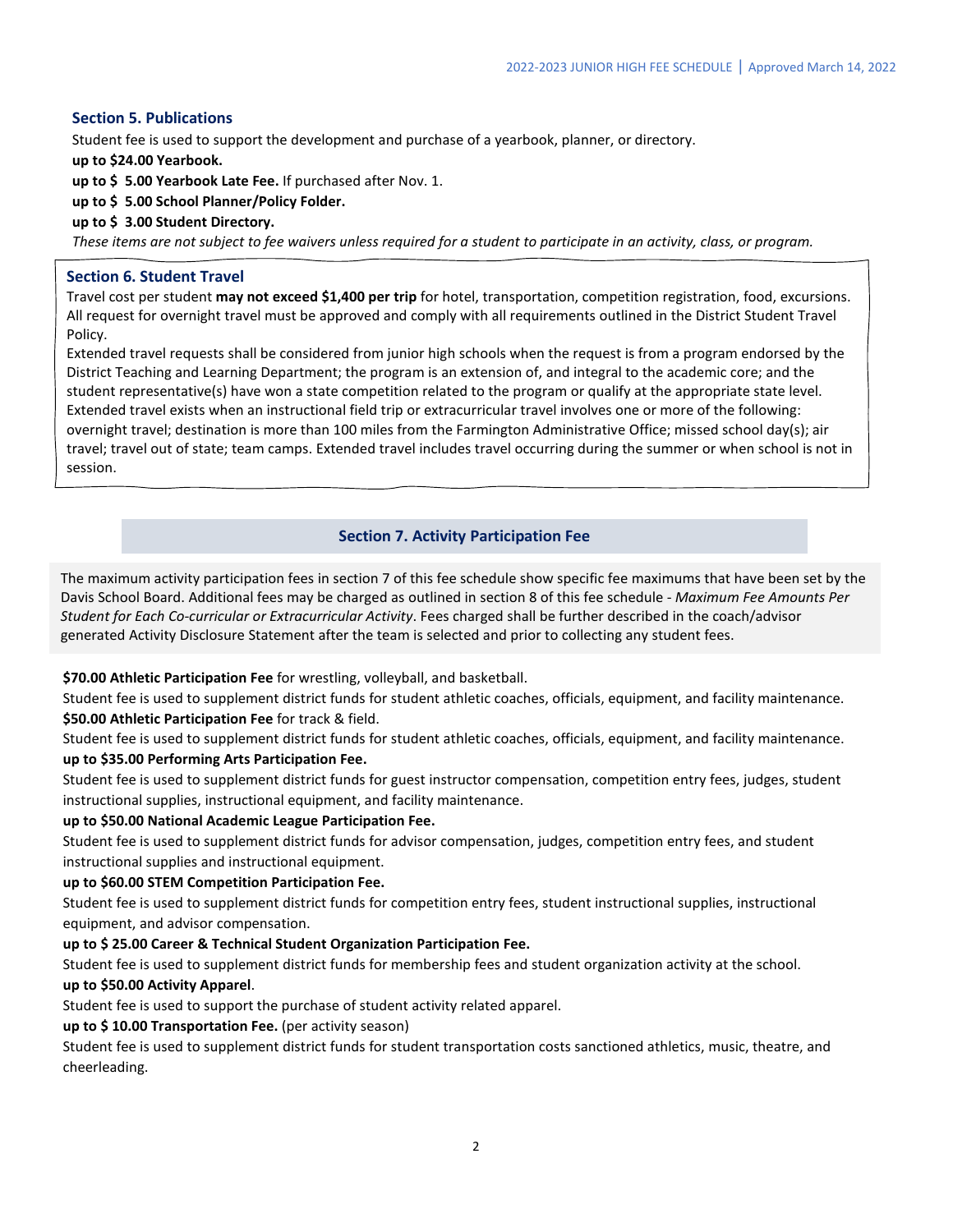### **Section 7. Activity Participation Fee** *( continued from page 2 )*

#### **up to \$150.00 On-Campus Clinics.**

Student fee is used to support costs directly related to providing the on-campus clinic.

**up to \$250.00 Off-Campus Clinics.** 

Student fee is used to support costs directly related to participation in the off-campus clinic.

**up to \$ 15.00 School Curricular Club.** 

Student fee is used to supplement district funds for club materials and activities.

#### **up to \$ 5.00 Elective Activity Transportation Fee.**

Student fee is used to supplement district funds for student transportation to field trips and activities. **up to \$200.00 Officer Sweater.** *(an officer sweater is not subject to fee waivers unless required for a student's participation in an activity, class, or program)*

#### **up to \$200.00 Performing Music Group Uniform.**

#### **\$200.00 Davis County Youth Symphony.**

Student fee is used to support conductor compensation, clinics, student sheet music, and student activity apparel.

#### **\$200.00 Davis School District All Star Jazz Band.**

Student fee is used to support conductor compensation, clinics, student sheet music, and student activity related apparel.

**Section 8. Maximum Fee Amounts Per Student for Each Co-curricular or Extracurricular Activity**

The amount of revenue raised by a student through an individual fundraiser shall be included as part of the maximum fee amount per student for the activity. All fees are subject to fee waivers for eligible students. This maximum amount includes parent generated items.

**Athletic Fee up to \$540 – Per Sport.** This total includes: athletic participation fee, transportation fee, activity related student apparel, off-campus clinics (within the maximum ranges listed in section 7 of this fee schedule). Fees charged shall be further described in the coach generated Activity Disclosure Statement, after the team is selected and prior to collecting any student fees.

THIS TOTAL INCLUDES ALL FEES THAT MAY BE CHARGED (EXCLUDING EXTENDED TRAVEL) FOR – WRESTLING, VOLLEYBALL, BASKETBALL, AND TRACK & FIELD.

**Cheerleading Fee up to \$875.** This total includes: up to \$250 off-campus clinic, up to \$150 on-campus clinic, uniform, activity related student apparel, competition fees, guest instructor compensation. Fees charged shall be further described in the advisor generated Activity Disclosure Statement, after the team is selected and prior to collecting any student fees.

**Performing Arts Fee up to \$445.** This total includes: performing arts participation fee, transportation fee, performing music group uniform, student activity related apparel, and on-campus clinic (within the maximum ranges listed in section 7 of this fee schedule). Fees charged shall be further described in the advisor generated Activity Disclosure Statement, after the group is selected and prior to collecting any student fee

THIS TOTAL INCLUDES ALL FEES THAT MAY BE CHARGED– THEATRE; BAND; COLOR GUARD; CHOIR; DANCE; AND ORCHESTRA.

**National Academic League Team fee up to \$110.** This total includes: national academic league participation fee, transportation fee, performing music group uniform, and student activity related apparel (within the maximum ranges listed in section 7 of this fee schedule). Fees charged shall be further described in the advisor generated Activity Disclosure Statement, after the team is selected and prior to collecting any student fees.